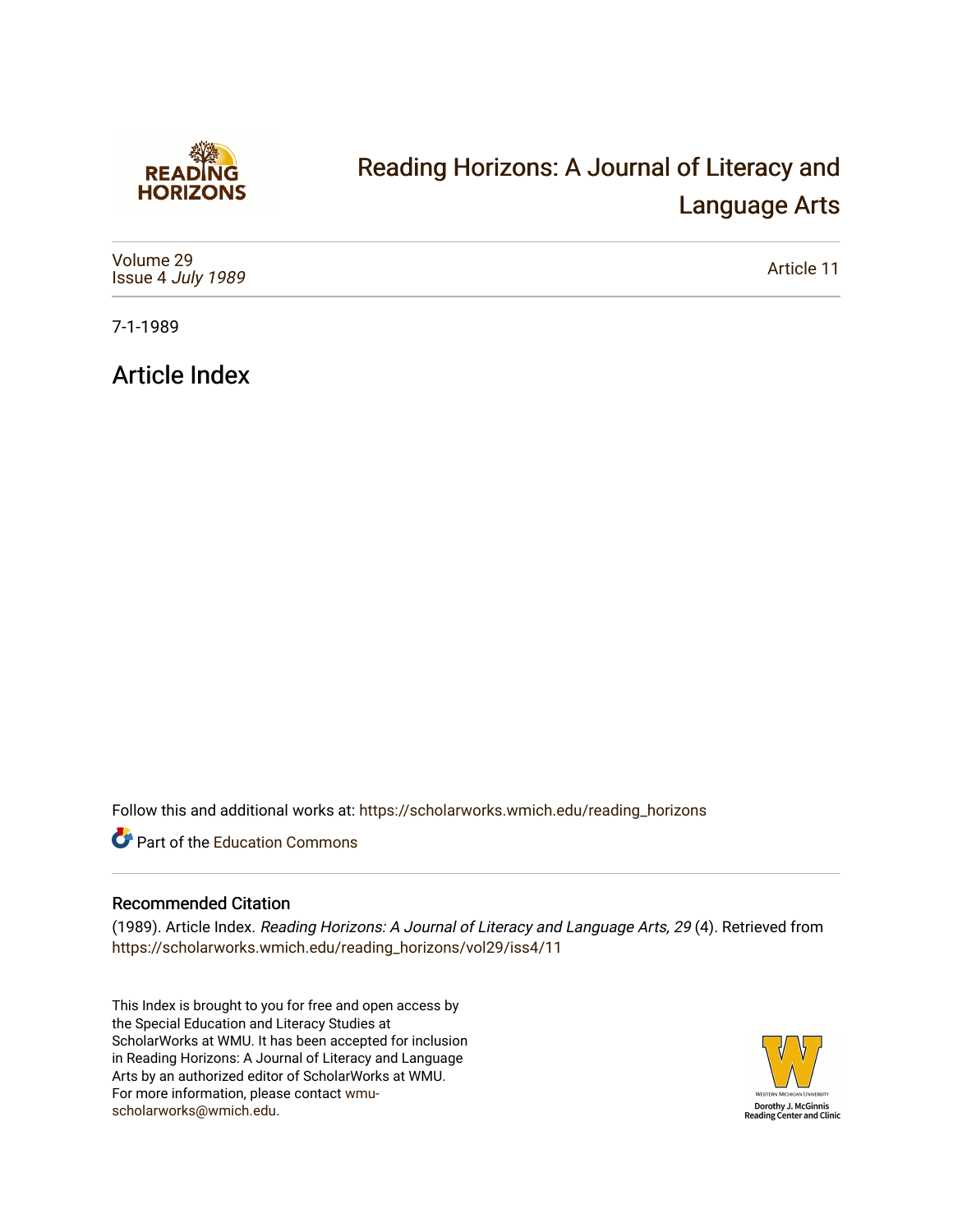| TITLE                                                                                                        | ISSUE          | PAGE |
|--------------------------------------------------------------------------------------------------------------|----------------|------|
| Adapting Basal Instructions to<br>Improve Content Area Reading                                               | 2              | 129  |
| The Autobiography as Language<br>Reflection                                                                  | 4              | 257  |
| Children as Storytellers                                                                                     | $\overline{c}$ | 139  |
| Classroom Oral Readin and Its<br>Need for Restraints                                                         | 4              | 244  |
| Comprehending and Using Text Ideas:<br>The Order of Processing as Affected<br>by Reader Background and Style | 3              | 205  |
| Comprehension Monitoring Strategies<br>of College Reading Methods Students                                   | 1              | 51   |
| Developing Higher-Level Compre-<br>hension With Short Stories                                                | 1              | 43   |
| Effects of Sustained Silent Reading<br>on Attitudes Toward Reading                                           | 4              | 283  |
| Encouraging Reading/Writing Literacy<br>With Young Children in the Home                                      | 3              | 176  |
| Get a GRIP on Comprehension                                                                                  | 1              | 71   |
| Improving the Reading Comprehension<br>Skills of Poor Readers                                                | 1              | 35   |
| Increasing the Effectiveness of the<br>Reading Aide: A Guide for Teachers                                    | 3              | 153  |
| Kindergarten: Magic Moments                                                                                  | 3              | 191  |
| Language and Literacy: Mediating<br>Reading Problems in a Communicative                                      |                |      |
| Context                                                                                                      | 4              | 235  |
| Leadership Perceptions in the<br>Elementary School Program                                                   | 1              | 13   |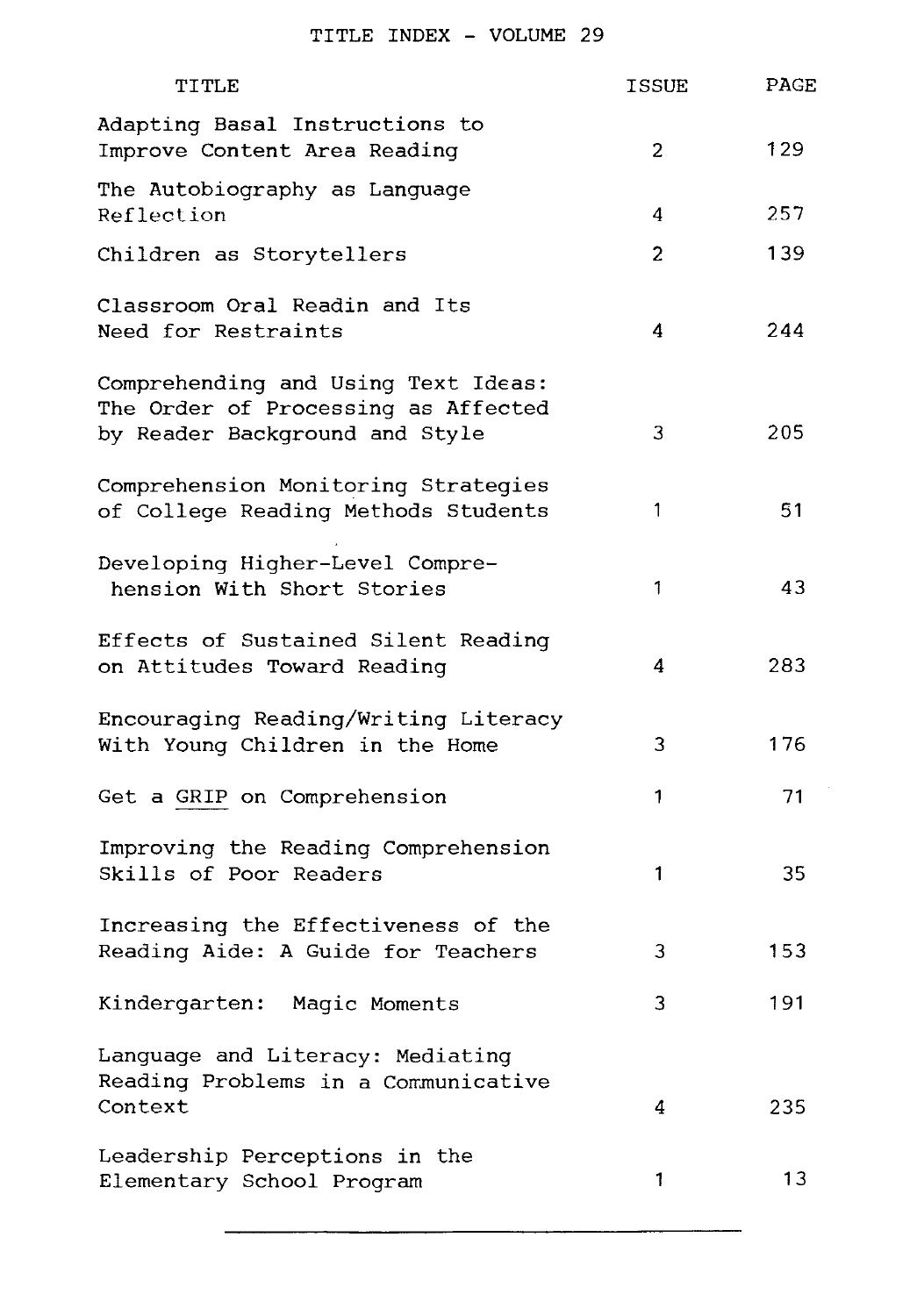| READING HORIZONS, Summer, 1989 -                                                                                                 | page 295 |     |
|----------------------------------------------------------------------------------------------------------------------------------|----------|-----|
| Making Story Time a Literary Event<br>for the Young Child<br>4                                                                   |          | 221 |
| Microcomputer Applications for<br>Content Area Vocabulary<br>$\overline{2}$                                                      |          | 101 |
| Miscue Analysis for Classroom Use<br>2                                                                                           |          | 93  |
| Parental Knowledge of Readability<br>and Children's Reading Interests<br>$\overline{c}$                                          |          | 123 |
| Promoting Learning Autonomy: Helping<br>Students Become Independent Learners<br>$\overline{c}$                                   |          | 110 |
| Providing for Capable Readers:<br>Beyond the Basal Manual<br>4                                                                   |          | 262 |
| Readability and Parent Communi-<br>cations: Can Parents Understand<br>What Schools Write to Them?<br>1                           |          | 5   |
| Reading Attitudes of<br>4<br>Pre-Service Majors                                                                                  |          | 231 |
| The Reading Preferences of Third,<br>Fourth, and Fifth Graders<br>1                                                              |          | 62  |
| The Reading Process for the<br>Beginning Reader<br>1                                                                             |          | 22  |
| RESPONSE: An Interactive Study<br>Technique<br>$\overline{2}$                                                                    |          | 85  |
| "Sponge" Up That Time for Reading<br>4                                                                                           |          | 269 |
| SSR: Its Effects on Students' Reading<br>Habits After They Complete the Program<br>З                                             |          | 162 |
| A Survey of Diagnostic/Corrective<br>Reading Instruction and Practices in<br>Relation to the Interactive Reading<br>3<br>Process |          | 167 |